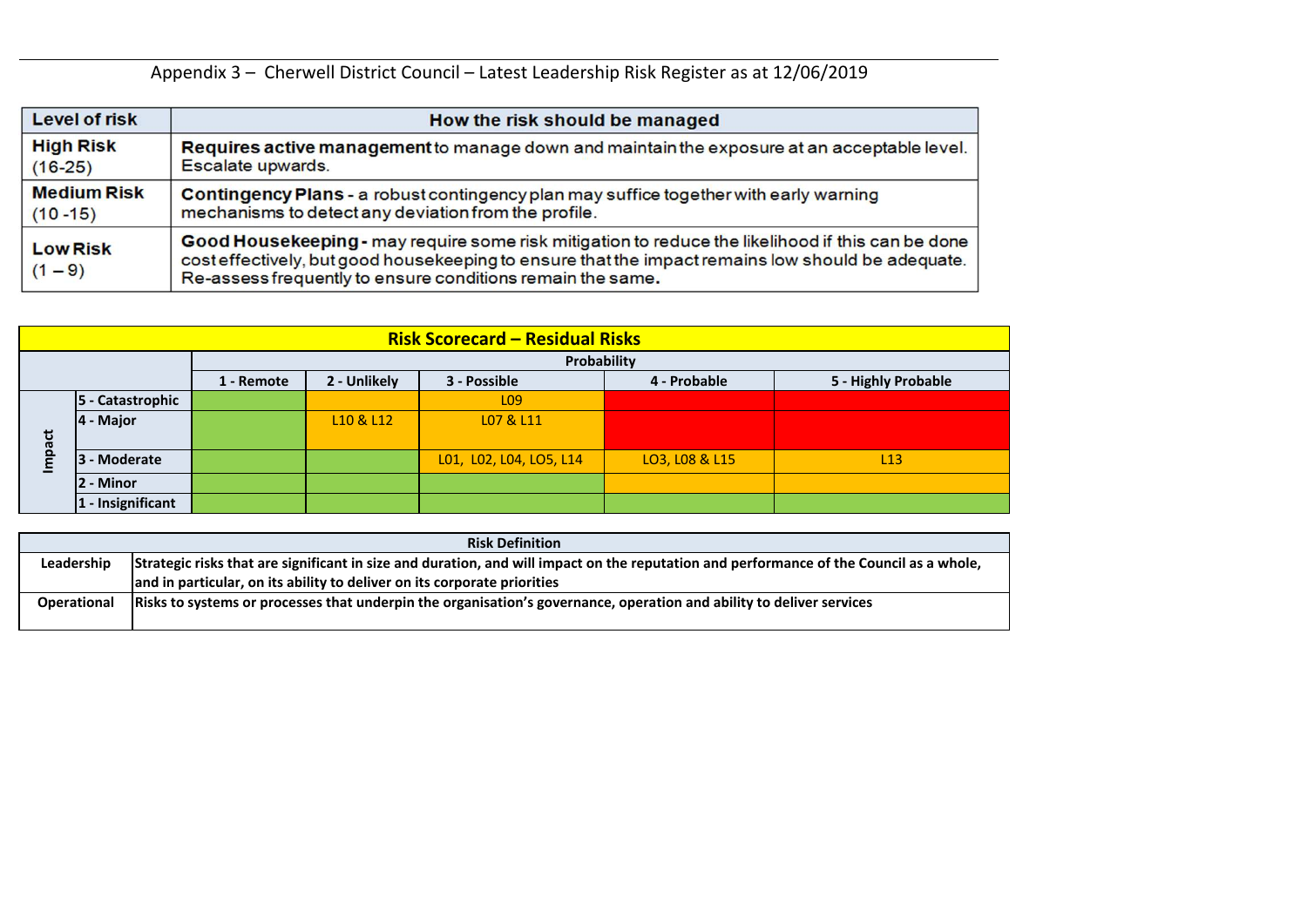|         | <b>Name and Description of</b><br>risk                                                                                                                | tential impact                                                                                                                                                |                | Inherent (gross)<br>risk level |         | Controls                                                                                                                                                                                                            | <b>Control assessment</b>                               | <b>Lead Member</b>              | <b>Risk owner</b> | <b>Risk manager</b>       |                         | lesidual risk level (after<br>existing controls) |                 | Direct'n of<br>travel | <b>Mitigating actions</b><br>(to address control issues)                                                                                                                                                                                                                                        | <b>Comments</b>                                                                                                                                          | Last updated                                |
|---------|-------------------------------------------------------------------------------------------------------------------------------------------------------|---------------------------------------------------------------------------------------------------------------------------------------------------------------|----------------|--------------------------------|---------|---------------------------------------------------------------------------------------------------------------------------------------------------------------------------------------------------------------------|---------------------------------------------------------|---------------------------------|-------------------|---------------------------|-------------------------|--------------------------------------------------|-----------------|-----------------------|-------------------------------------------------------------------------------------------------------------------------------------------------------------------------------------------------------------------------------------------------------------------------------------------------|----------------------------------------------------------------------------------------------------------------------------------------------------------|---------------------------------------------|
| 2019/20 |                                                                                                                                                       |                                                                                                                                                               |                | (no Controls)                  |         |                                                                                                                                                                                                                     |                                                         |                                 |                   |                           |                         |                                                  |                 |                       |                                                                                                                                                                                                                                                                                                 |                                                                                                                                                          |                                             |
|         |                                                                                                                                                       |                                                                                                                                                               |                |                                | Rat     |                                                                                                                                                                                                                     | Fully effective<br>Partially effective<br>Not effective |                                 |                   |                           |                         |                                                  |                 |                       |                                                                                                                                                                                                                                                                                                 |                                                                                                                                                          |                                             |
| $LO1 -$ | Financial resilience -<br>Failure to react to<br>external financial shocks,<br>new policy and increased                                               | Reduced medium and long term financial viability                                                                                                              |                |                                |         | Medium Term Revenue Plan reported regularly to members.                                                                                                                                                             | Fully                                                   |                                 |                   |                           |                         |                                                  |                 |                       | Key staff recruited to and review of workload and capacity<br>across the team. Additional resilience and resource for financial review, staff and member training and<br>accounting and reporting engaged through external partners<br>and agencies.                                            | Maintaining focus in this area with ongoing<br>awareness raising.                                                                                        | Risk reviewed -<br>10/06/19 - No<br>changes |
|         | service demand. Poor<br>investment and asset<br>management decisions.                                                                                 | teduction in services to customers                                                                                                                            |                |                                |         | Balanced medium term and dynamic ability to prioritise resources                                                                                                                                                    | lFully                                                  |                                 |                   |                           |                         |                                                  |                 |                       | Investment strategy approach agreed and operating and all<br>potential investments now taken through the working groups Ithey arise<br>prior to formal sign off. Robust review and challenge of our<br>investment options to be regularly undertaken through our<br>usual monitoring processes. | nvestment options considered as and when                                                                                                                 |                                             |
|         |                                                                                                                                                       |                                                                                                                                                               |                |                                |         | Highly professional, competent, qualified staff                                                                                                                                                                     | Partially                                               |                                 |                   |                           |                         |                                                  |                 |                       | Timeliness and quality of budget monitoring particularly<br>property income and capital improving.<br>Financial Systems replacement project underway. LEAN review ready for go-live 2020<br>of budget monitoring undertaken with significant engagement                                         | Financial System Solution Project continuing<br>to consider future finance system options                                                                |                                             |
|         |                                                                                                                                                       | Reduced financial returns (or losses) on investments/assets                                                                                                   |                |                                |         | Good networks established locally, regionally and nationally                                                                                                                                                        | Fully                                                   |                                 |                   |                           |                         |                                                  |                 |                       | from within the wider business.<br>Asset Management Strategy being reviewed and refreshed in Review underway<br>the new year.                                                                                                                                                                   |                                                                                                                                                          |                                             |
|         |                                                                                                                                                       | Inability to deliver financial efficiencies<br>Inability to deliver commercial objectives (increased income)                                                  |                |                                |         | National guidance interpreting legislation available and used regularly<br>Members aware and are briefed regularly                                                                                                  | Fully                                                   |                                 |                   |                           |                         |                                                  |                 |                       | Review of BUILD! to ensure procurement and capital<br>monitoring arrangements are in place and development of                                                                                                                                                                                   |                                                                                                                                                          |                                             |
|         |                                                                                                                                                       | Poor customer service and satisfaction<br>Increased complexity in governance arrangements                                                                     | $\overline{4}$ | $\overline{4}$                 |         | Participate in Oxfordshire Treasurers' Association's work streams                                                                                                                                                   | Fully<br>Fully                                          | Councillor Tony                 | Adele Taylor      | Adele Taylor              | $\overline{\mathbf{3}}$ |                                                  |                 | $\leftrightarrow$     | forward programme - work still underway.<br>Finance support and engagement with programme<br>management processes continuing.<br>Further integration and development of Performance, Finance Integrated reporting has been embedded                                                             |                                                                                                                                                          |                                             |
|         |                                                                                                                                                       | Lack of officer capacity to meet service demand                                                                                                               |                |                                |         | Freasury management and capital strategies in place                                                                                                                                                                 |                                                         | Illot                           |                   |                           |                         |                                                  |                 |                       | and Risk reporting<br>Regular involvement and engagement with senior management Engagement with a number of national and<br>across County as well as involvement in Regional and National regional networks to ensure we are as up-to-<br>finance forums.                                       | date as we can be in relation to potential<br>funding changes from 2020/21 and impact on                                                                 |                                             |
|         |                                                                                                                                                       | Lack of financial awareness and understanding throughout the council                                                                                          |                |                                |         | Investment strategies in place                                                                                                                                                                                      | Fully<br>Fully                                          |                                 |                   |                           |                         |                                                  |                 |                       | Regular member meetings, training and support in place and<br>regularly reviewed. Briefings provided on key topics to<br>members with particular focus on key skills for specific<br>committees such as audit committee                                                                         | າມr MTFP<br>Regular training will be undertaken                                                                                                          |                                             |
|         |                                                                                                                                                       |                                                                                                                                                               |                |                                |         | Regular financial and performance monitoring in place<br>Independent third party advisers in place                                                                                                                  | Fully                                                   |                                 |                   |                           |                         |                                                  |                 |                       | Regular utilisation of advisors as appropriate.                                                                                                                                                                                                                                                 |                                                                                                                                                          |                                             |
|         |                                                                                                                                                       |                                                                                                                                                               |                |                                |         | Regular bulletins and advice received from advisers                                                                                                                                                                 | Fully<br>Fully                                          |                                 |                   |                           |                         |                                                  |                 |                       | Internal Audits being undertaken for core financial activity and Regular reporting of progress on internal<br>capital as well as service activity                                                                                                                                               | audits considered by the committee                                                                                                                       |                                             |
|         |                                                                                                                                                       |                                                                                                                                                               |                |                                |         | Property portfolio income monitored through financial management arrangements<br>on a regular basis                                                                                                                 | Partially                                               |                                 |                   |                           |                         |                                                  |                 |                       |                                                                                                                                                                                                                                                                                                 |                                                                                                                                                          |                                             |
|         |                                                                                                                                                       |                                                                                                                                                               |                |                                |         | Asset Management Strategy in place and embedded.<br>Transformation Programme in place to deliver efficiencies and increased income in                                                                               | Partially                                               |                                 |                   |                           |                         |                                                  |                 |                       |                                                                                                                                                                                                                                                                                                 |                                                                                                                                                          |                                             |
| LO2 -   |                                                                                                                                                       |                                                                                                                                                               |                |                                |         | the future                                                                                                                                                                                                          | Fully                                                   |                                 |                   |                           |                         |                                                  |                 |                       | Establish corporate repository and accountability for                                                                                                                                                                                                                                           |                                                                                                                                                          |                                             |
|         | <b>Statutory functions -</b><br>Failure to meet statutory<br>obligations and policy                                                                   | Legal challenge<br>Loss of opportunity to influence national policy / legislation                                                                             |                |                                |         | Embedded system of legislation and policy tracking In place, with clear<br>accountabilities, reviewed regularly by Directors<br>Clear accountability for responding to consultations with defined process to ensure | Partially                                               |                                 |                   |                           |                         |                                                  |                 |                       | policy/legislative changes<br>Review Directorate/Service risk registers                                                                                                                                                                                                                         | Service plans for 2019-20 received and<br>currently being reviewed. Performance<br>framework for 2019-20 to be agreed.                                   | Risk reviewed<br>13/06/19 - No<br>changes   |
|         | and legislative changes<br>are not anticipated or<br>planned for.                                                                                     | inancial penalties                                                                                                                                            |                |                                |         | Member engagement<br>National guidance interpreting legislation available and used regularly                                                                                                                        | Fully                                                   |                                 |                   |                           |                         |                                                  |                 |                       | sure Committee forward plans are reviewed regularly by Review of Leadership Risk Register and Risk                                                                                                                                                                                              |                                                                                                                                                          |                                             |
|         |                                                                                                                                                       | Reduced service to customers                                                                                                                                  |                |                                |         | Risks and issues associated with Statutory functions incorporated into Directorate<br>Risk Registers and regularly reviewed                                                                                         | Fully<br>Partially                                      |                                 |                   |                           |                         |                                                  |                 |                       | senior officers                                                                                                                                                                                                                                                                                 | Strategy for 2019-20 in progress.                                                                                                                        |                                             |
|         |                                                                                                                                                       |                                                                                                                                                               |                | $\overline{4}$                 | $12-12$ | Clear accountability for horizon scanning, risk identification / categorisation /<br>escalation and policy interpretation in place                                                                                  | Partially                                               | <b>Councillor Barry</b><br>Wood |                   | Yvonne Rees Nick Graham   | $\overline{\mathbf{3}}$ |                                                  |                 | $\leftrightarrow$     | nsure Internal Audit plan focusses on key leadership risks                                                                                                                                                                                                                                      |                                                                                                                                                          |                                             |
|         |                                                                                                                                                       |                                                                                                                                                               |                |                                |         | Robust Committee forward plans to allow member oversight of policy issues and<br>risk management, including Scrutiny and Audit<br>Internal Audit Plan risk based to provide necessary assurances                    | Partially                                               |                                 |                   |                           |                         |                                                  |                 |                       | Develop stakeholder map, with Director responsibility allocated<br>for managing key relationships<br>Standardise agendas for Director / PFH 1:1s                                                                                                                                                |                                                                                                                                                          |                                             |
|         |                                                                                                                                                       |                                                                                                                                                               |                |                                |         | Strong networks established locally, regionally and nationally to ensure influence on<br>policy issues                                                                                                              | Partially<br>Fully                                      |                                 |                   |                           |                         |                                                  |                 |                       | New NPPF published 05/03/18 will guide revised approach to<br>planning policy and development management.                                                                                                                                                                                       |                                                                                                                                                          |                                             |
|         |                                                                                                                                                       |                                                                                                                                                               |                |                                |         | Senior Members aware and briefed regularly in 1:1s by Directors                                                                                                                                                     | Partially                                               |                                 |                   |                           |                         |                                                  |                 |                       | Allocate specific resource to support new projects/policies or<br>statutory requirements e.g. GDPR                                                                                                                                                                                              |                                                                                                                                                          |                                             |
| L03 -   | <b>Lack of Organisational</b><br>Capacity - Ability to<br>deliver Council priorities   managed.<br>and services impacted by<br>increased workload and | Financial impact due to use of agency staff, possible impact on<br>ustomers and frontline service delivery if capacity risks are not                          |                |                                |         | Weekly HR Vacancy Control process in place to ensure appropriate resourcing<br>decisions are made.                                                                                                                  | Partially                                               |                                 |                   |                           |                         |                                                  |                 |                       | Monthly CEDR and ELT meetings with clear escalation<br>pathways for issues to be resolved.                                                                                                                                                                                                      | Separation programme to date delivered<br>without reducing capacity at CDC, however<br>resilience is an issue as teams are no longer<br>shared with SNC. | Risk reviewed<br>10/6/19 - No<br>changes.   |
|         | reduced<br>capacity/resilience<br>following end of joint                                                                                              | Inability to deliver council's plans                                                                                                                          | $\overline{4}$ | $\overline{4}$                 |         | Arrangements in place to source appropriate interim resource if needed                                                                                                                                              | Fully                                                   | Councillor Barry<br>Wood        |                   | Yvonne Rees Claire Taylor | $\overline{4}$          |                                                  | 12 <sub>2</sub> | $\leftrightarrow$     | earning and development opportunities identified and<br>promoted by the Chief Executive.                                                                                                                                                                                                        | Separation Project Board meeting fortnightly<br>with Joint CEDR meetings monthly to oversee                                                              |                                             |
|         | working arrangements<br>with South<br>Northamptonshire                                                                                                | nability to realise commercial opportunities or efficiencies                                                                                                  |                |                                |         | Ongoing programme of internal communication                                                                                                                                                                         | Fully                                                   |                                 |                   |                           |                         |                                                  |                 |                       | Regular communications from Chief Executive. Quarterly staff<br>briefings from Assistant Directors.                                                                                                                                                                                             | Opportunities for joint working with OCC<br>being explored for Legal, Finance and Strategic<br>Capability (corporate services).                          |                                             |
|         | Council.                                                                                                                                              | Reduced resilience and business continuity<br>the contract of the contract of the contract of the contract of the contract of the contract of the contract of |                |                                |         | Programme Boards in place to oversee key corporate projects and ensure resources<br>are allocated as required.<br>يترافعون المترافع والمستكفى الكروبي والتوافى المتحكم                                              | Fully                                                   |                                 |                   |                           |                         |                                                  |                 |                       | External support secured for key corporate projects including<br>CDC/OCC joint working, Growth Deal and IT Transformation<br>Programme.                                                                                                                                                         |                                                                                                                                                          |                                             |
|         |                                                                                                                                                       |                                                                                                                                                               |                |                                |         |                                                                                                                                                                                                                     |                                                         |                                 |                   |                           |                         |                                                  |                 |                       |                                                                                                                                                                                                                                                                                                 |                                                                                                                                                          |                                             |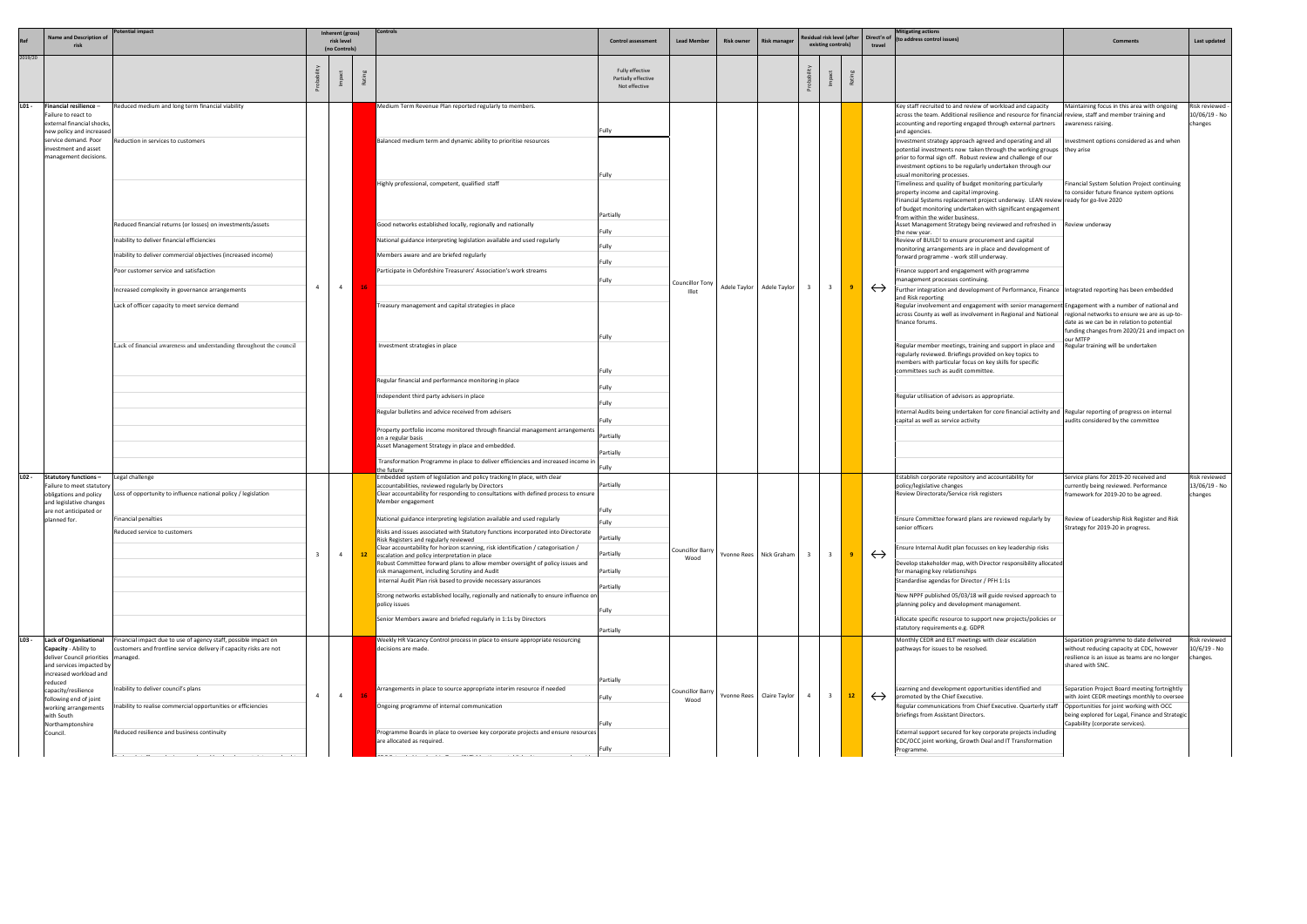|                 | <b>Name and Description of</b>                                                                                                                                                                                                                                                                                    | otential impact                                                                                                                                                                                                                                                                                                                                                                                                                                                                                                                                                                                                |                | Inherent (gross)            |     | Controls                                                                                                                                                                                                                                                                                                                                                                                                                                                                                                                                                                                                                                                                                                                                              |                                                             |                                   |                          |                     |    |                         | esidual risk level (after | Direct'n of       | <b>Mitigating actions</b><br>(to address control issues)                                                                                                                                                                                                                                                                                                                                                                                                                                                                                                                                                                                                                                                       |                                                                                                                                                                                                                                                                                                                                                                                                                                                           |                                                             |
|-----------------|-------------------------------------------------------------------------------------------------------------------------------------------------------------------------------------------------------------------------------------------------------------------------------------------------------------------|----------------------------------------------------------------------------------------------------------------------------------------------------------------------------------------------------------------------------------------------------------------------------------------------------------------------------------------------------------------------------------------------------------------------------------------------------------------------------------------------------------------------------------------------------------------------------------------------------------------|----------------|-----------------------------|-----|-------------------------------------------------------------------------------------------------------------------------------------------------------------------------------------------------------------------------------------------------------------------------------------------------------------------------------------------------------------------------------------------------------------------------------------------------------------------------------------------------------------------------------------------------------------------------------------------------------------------------------------------------------------------------------------------------------------------------------------------------------|-------------------------------------------------------------|-----------------------------------|--------------------------|---------------------|----|-------------------------|---------------------------|-------------------|----------------------------------------------------------------------------------------------------------------------------------------------------------------------------------------------------------------------------------------------------------------------------------------------------------------------------------------------------------------------------------------------------------------------------------------------------------------------------------------------------------------------------------------------------------------------------------------------------------------------------------------------------------------------------------------------------------------|-----------------------------------------------------------------------------------------------------------------------------------------------------------------------------------------------------------------------------------------------------------------------------------------------------------------------------------------------------------------------------------------------------------------------------------------------------------|-------------------------------------------------------------|
|                 | risk                                                                                                                                                                                                                                                                                                              |                                                                                                                                                                                                                                                                                                                                                                                                                                                                                                                                                                                                                |                | risk level<br>(no Controls) |     |                                                                                                                                                                                                                                                                                                                                                                                                                                                                                                                                                                                                                                                                                                                                                       | <b>Control assessment</b>                                   | <b>Lead Member</b>                | <b>Risk owner</b>        | <b>Risk manager</b> |    | existing controls)      |                           | travel            |                                                                                                                                                                                                                                                                                                                                                                                                                                                                                                                                                                                                                                                                                                                | <b>Comments</b>                                                                                                                                                                                                                                                                                                                                                                                                                                           | Last updated                                                |
| 2019/20         |                                                                                                                                                                                                                                                                                                                   |                                                                                                                                                                                                                                                                                                                                                                                                                                                                                                                                                                                                                |                |                             |     |                                                                                                                                                                                                                                                                                                                                                                                                                                                                                                                                                                                                                                                                                                                                                       | Fully effective<br>Partially effective<br>Not effective     |                                   |                          |                     |    |                         |                           |                   |                                                                                                                                                                                                                                                                                                                                                                                                                                                                                                                                                                                                                                                                                                                |                                                                                                                                                                                                                                                                                                                                                                                                                                                           |                                                             |
| L <sub>04</sub> | <b>CDC Local Plan - Failure</b><br>to ensure sound, up to<br>date local plan remains in<br>place for Cherwell<br>resulting in poor<br>planning decisions such<br>as development in<br>inappropriate locations,<br>inability to demonstrate<br>an adequate supply of<br>land for housing and<br>planning by appeal | Poor planning decisions leading to inappropriate growth in inappropriate<br>place.<br>Negative (or failure to optimise) economic, social, community and<br>environmental gain<br>Negative impact on the council's ability to deliver its strategic objectives<br>including its commitments within the Oxfordshire Housing & Growth<br>creased costs in planning appeals<br>Possible financial penalties through not delivering forecasted New<br>Homes Bonus (NHB)<br>Reputational damage with investor community of Cherwell as a good<br>place to do business created by uncertainty/ lack of policy clarity | -3             | 5 <sup>5</sup>              | 15  | Local Development Scheme (LDS) is actively managed and reviewed, built into<br>Service Plan, and integral to staff appraisals of all those significantly involved in Plan<br>preparation and review<br>Feam capacity and capability kept under continual review with gaps and pressures<br>identified and managed at the earliest opportunity.<br>Arrangements in place to source appropriate additional, time-bound resource if<br>Delegations to Chief Exec agreed to ensure timely decisions<br>Ongoing programme of internal communication, including Members updates and<br>training programme<br>On-going review of planning appeal decisions to assess robustness and relevance of Not<br>ocal Plan policies<br>Jpdates on annual NHB payments | Partially<br>Partially<br>Partially<br>Fully<br>Fully       | <b>Councillor Colin</b><br>Clarke | Paul Feehily             | David<br>Peckford   |    | $\overline{3}$          | -9                        | ↑                 | Regular review meetings on progress and critical path review<br>Regular Portfolio briefings and political review<br>LDS updated as required with programme management<br>approach adopted to ensure progress against plan<br>LDS timeline built into Directorate level objectives (e.g. via<br>Service Plans) and incorporated into SMART targets within<br>staff appraisals<br>Additional evidence commissioned as required.<br>Need to keep under review staff and financial resources to<br>ensure delivery to timetable (LDS) for Local Plan Review.<br>Authority Monitoring Reports continue to be prepared on a<br>regular annual basis<br>Hearings into CDC partial review took place in February 2019. | The latest Local Development Scheme is that<br>approved by the Executive in December 2018.<br>It includes the programmes for the Partial<br>Review of the Local Plan, the Oxfordshire Plan updated,<br>2050, a Local Plan Review, the Banbury<br>Canalside Supplementary Planning Document information on<br>and work on a Community Infrastructure Level tab 3.<br>Score has increased from 8 to 9, increase due<br>to the delay with JSSP & Local Plan. | <b>Risk reviewed</b><br>06/06/19.<br>Comments<br>additional |
| L05 -           | <b>Business Continuity -</b><br>Failure to ensure that<br>critical services can be<br>maintained in the event<br>of a short or long term<br>incident affecting the<br>Councils' operations                                                                                                                        | Inability to deliver critical services to customers/residents<br>inancial loss<br>Loss of important data<br>Inability to recover sufficiently to restore non-critical services before<br>they become critical<br>Loss of reputation                                                                                                                                                                                                                                                                                                                                                                            | $\overline{4}$ | $\overline{4}$              | -16 | Business continuity strategy in place<br>Services prioritised and recovery plans reflect the requirements of critical services<br>ICT disaster recovery arrangements in place<br>Incident management team identified in Business Continuity Strategy<br>All services undertake annual business impact assessments and update plans<br><b>Business Continuity Plans tested</b>                                                                                                                                                                                                                                                                                                                                                                         | Fully<br>lFullv<br>Fully<br>Partially<br>Fully<br>Partially | Councillor<br>Andrew McHugh       | Graeme Kane Richard Webb |                     | -3 | $\overline{\mathbf{3}}$ | 9                         | $\leftrightarrow$ | Business Continuity Statement of Intent and Framework agreed OCC's Emergency Planning team have<br>by CEDR<br>BC Improvement Plan agreed with CEDR<br>ICT transition to data centre and cloud services have reduced<br>likelihood of ICT loss and data loss<br>Corporate ownership and governance sits at senior officer level along with an improvement plan. An officer<br>BC Impact assessments and BCPs in place for all teams and peer the post-audit improvement plan. The BC<br>reviewed by OCC's Emergency Planning team<br>Progress report was provided to CEDR in March                                                                                                                              | rovided drop-in sessions to review these<br>BCPs and provide support the BC authors. An updated<br>internal audit was undertaken in December<br>and January to quality assure our plans and<br>the final report was taken to CEDR in March<br>Steering Group is in place to provide<br>professional advice on critical aspects of the<br>plans and is meeting in June to take forward<br>statement of intent and framework have beer<br>approved.         | <b>Risk Reviewed</b><br>and Comments<br>/6/19               |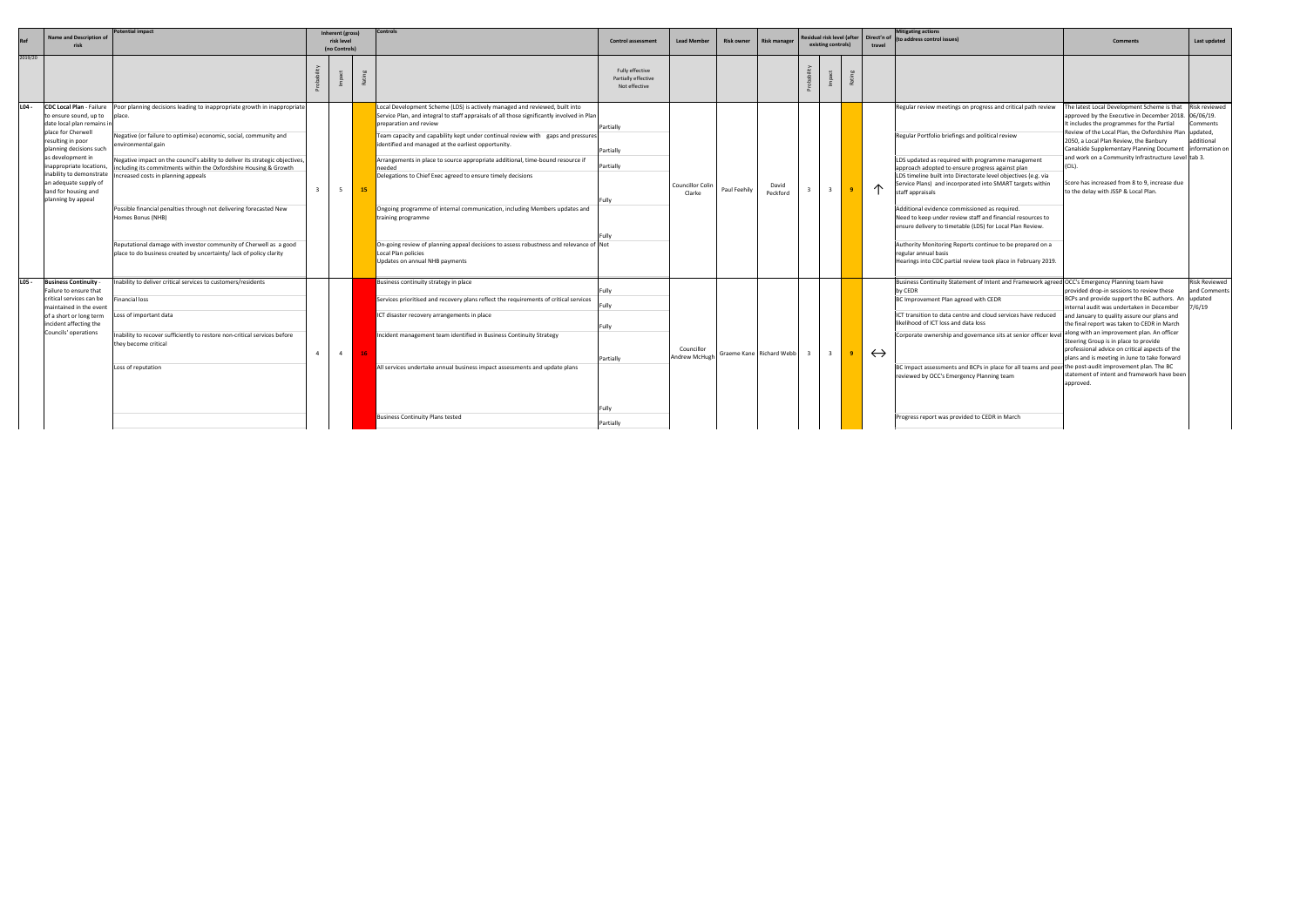|         | <b>Name and Description of</b><br>risk                                                                                                                                        | tential impact                                                                                                                                                                                                                                                                                                     |                | Inherent (gross)<br>risk level<br>(no Controls) | <b>Controls</b>                                                                                                                                                                                                                                                                                                                                                                                                                                                                                                                                                                                           | <b>Control assessment</b>                                          | <b>Lead Member</b>          | <b>Risk owner</b> | <b>Risk manager</b>      |                | esidual risk level (after<br>existing controls) |         | Direct'n of<br>travel | litigating actions<br>o address control issues)                                                                                                                                                                                                                                                                                                                                                                                                                                                                                                                                                                                                                                                                                                                                                                                                                                                                                                                                                                                     | <b>Comments</b>                                                                                                                                                                                                                                                                                                                                                                                                                                                                                                                                                                                                                                           | Last updated                                                         |
|---------|-------------------------------------------------------------------------------------------------------------------------------------------------------------------------------|--------------------------------------------------------------------------------------------------------------------------------------------------------------------------------------------------------------------------------------------------------------------------------------------------------------------|----------------|-------------------------------------------------|-----------------------------------------------------------------------------------------------------------------------------------------------------------------------------------------------------------------------------------------------------------------------------------------------------------------------------------------------------------------------------------------------------------------------------------------------------------------------------------------------------------------------------------------------------------------------------------------------------------|--------------------------------------------------------------------|-----------------------------|-------------------|--------------------------|----------------|-------------------------------------------------|---------|-----------------------|-------------------------------------------------------------------------------------------------------------------------------------------------------------------------------------------------------------------------------------------------------------------------------------------------------------------------------------------------------------------------------------------------------------------------------------------------------------------------------------------------------------------------------------------------------------------------------------------------------------------------------------------------------------------------------------------------------------------------------------------------------------------------------------------------------------------------------------------------------------------------------------------------------------------------------------------------------------------------------------------------------------------------------------|-----------------------------------------------------------------------------------------------------------------------------------------------------------------------------------------------------------------------------------------------------------------------------------------------------------------------------------------------------------------------------------------------------------------------------------------------------------------------------------------------------------------------------------------------------------------------------------------------------------------------------------------------------------|----------------------------------------------------------------------|
| 2019/20 |                                                                                                                                                                               |                                                                                                                                                                                                                                                                                                                    |                |                                                 |                                                                                                                                                                                                                                                                                                                                                                                                                                                                                                                                                                                                           | Fully effective<br>Partially effective<br>Not effective            |                             |                   |                          |                |                                                 |         |                       |                                                                                                                                                                                                                                                                                                                                                                                                                                                                                                                                                                                                                                                                                                                                                                                                                                                                                                                                                                                                                                     |                                                                                                                                                                                                                                                                                                                                                                                                                                                                                                                                                                                                                                                           |                                                                      |
| L07 -   | Failure to ensure that<br>the local authority has<br>plans in place to respond<br>appropriately to a civil<br>emergency fulfilling its<br>duty as a category one<br>responder | Emergency Planning (EP) Inability of council to respond effectively to an emergency<br>Jnnecessary hardship to residents and/or communities<br>Risk to human welfare and the environment<br>Legal challenge<br>Potential financial loss through compensation claims<br>Ineffective Cat 1 partnership relationships | $\overline{4}$ | $\overline{4}$                                  | Key contact lists updated monthly.<br>Emergency Planning Lead Officer defined with responsibility to review, test and<br>exercise plan and to establish, monitor and ensure all elements are covered<br>Added resilience from cover between shared Environmental Health and Community<br>Safety Teams as officers with appropriate skill<br>Senior management attend Civil Emergency training<br>Multi agency emergency exercises conducted to ensure readiness<br>On-call rota established for Duty Emergency Response Co- ordinators<br>Active participation in Local Resilience Forum (LRF) activities | Fully<br>Partially<br>Fully<br>Fully<br>Fully<br>Fully<br>Fully    | Councillor<br>Andrew McHugh |                   | Graeme Kane Richard Webb |                | $\overline{4}$                                  | $12-12$ | $\leftrightarrow$     | Emergency plan contacts list being updated monthly and<br>eissued to all duty managers.<br>OCC Emergency Planning providing expert advice and support<br>under a partnership arrangement. Chief Operating Officer<br>neets with ACO Oxfordshire Fire and Rescue quarterly to<br>oversee shared EP arrangements.<br>Supporting officers for incident response identified in the<br>mergency plan and wallet guide<br>Drop in training session now taking place monthly (from June)<br>covering a range of topics.<br>Senior managers have attended multi-agency exercises and<br>duty manager training with OCC senior managers.<br>On-call rota being maintained<br>Authority represented at the Local Resilience Forum                                                                                                                                                                                                                                                                                                             | Active plans are in place to ensure the<br>authority is prepared for a variety of<br>emergencies. Continual improvements are<br>being made as a result of a review of these<br>plans and in partnership with the Local<br>Resilience Forum. Two separate Duty Manage<br>'on-call' systems were implemented for SNC<br>and CDC in January 2019. Separate Emergency<br>Plans are being created.<br>OCC now providing expert advice and support<br>Emergency Planning update provided to<br>Overview and Scrutiny March 19. Active<br>nvolvement in the LRF Brexit planning<br>arrangements is on-going but currently<br>uspended given the delay to Brexit. | Risk Reviewed<br><b>nd Comments</b><br>ipdated<br>/6/19              |
| L08 -   | <b>Health and safety</b><br>Failure to comply with<br>health and safety<br>legislation, corporate<br>H&S policies and<br>corporate H&S landlord<br>responsibilities           | Fatality, serious injury & ill health to employees or members of the<br>public<br>Criminal prosecution for failings<br>Financial loss due to compensation claims                                                                                                                                                   |                |                                                 | New Health & Safety Corporate H&S arrangements & guidance in place as part of<br>the newly adopted HSG65 Management System<br>Clearly identified accountability and responsibilities for Health and Safety<br>established at all levels throughout the organisation<br>Corporate H&S Manager & H&S Officer in post to formalise the H&S Management<br>System & provide competent H&S advice & assistance to managers & employees.                                                                                                                                                                         | Partially<br>Partially<br>Partially                                |                             |                   |                          |                |                                                 |         |                       | A new Corporate Health, Safety and Wellbeing Policy has been<br>drafted and will be going to CEDR on 10th June. Following this updates from Corporate H&S Manager.<br>it will be going to the BPN meeting on 17th June for ratification. Relevant updates taken to appropriate<br>The Corporate arrangements are in the process of being<br>updated. These will be finalised by end of June 2019.<br>ollowing the ratification of the new Corporate Health, Safety<br>and Wellbeing Policy in June new AD checklists will be issued.<br>The H&S team also conduct audits internally across all services The Internal Audit programme has undergone<br>and teams, the current program will require review to ensure it a review due to reduction in the resources<br>reflects CDC and takes into account available resources. scope available to carry out the existing 3 year<br>will be expanded from topic-based themes to cover all<br>elements of our overall H&S management system to ensure<br>compliance with our standards. | Senior Officer Meeting receives regular<br>committee. Joint Council and Employee<br>Engagement Committee (JCEEC) to be formed comments<br>by HR in Oct/Nov time. To be in place to<br>ensure robust communication methods are in<br>place for consultation between HR/H&S and<br>HR AD in the process of co-ordinating JCEEC<br>meetings. First JCEEC meeting took place<br>program. A new 2 year schedule has been<br>developed to replaced the existing schedule.<br>Role out of the new audit schedule<br>commenced in May 2019.                                                                                                                       | Risk reviewed<br>03/06/19 -<br>Mitigating<br>actions and<br>ipdated. |
|         |                                                                                                                                                                               | Enforcement action - cost of regulator (HSE) time<br>Increased sickness absence<br>Increased agency costs<br>Reduction in capacity impacts service delivery                                                                                                                                                        | $5^{\circ}$    | 4                                               | Proactive monitoring of Health & Safety performance management internally<br>Proactive monitoring of Health & Safety performance management externally<br>Effective induction and training regime in place for all staff<br>Positive Health & Safety risk aware culture<br>Corporate Health & Safety meeting structure in place for co-ordination and<br>consultation<br>Corporate body & Member overview of Health & Safety performance via<br>appropriate committee                                                                                                                                     | Partially<br>Fully<br>Partially<br>Partially<br>Partially<br>Fully | Councillor Lynn<br>Pratt    | Adele Taylor      | Ceri Harris              | $\overline{4}$ | 3 <sup>1</sup>                                  | $12-12$ | $\leftrightarrow$     | Management of H&S training will now be included within the<br>new eLearning programme which is in the process of being<br>procured. Risk Assessment Workshop training is being<br>developed. Robust training already in place in Environmental<br>Services. Corporate Arrangements are being updated. These<br>will he completed by June 2019<br>Good awareness in higher risk areas of the business, e.g.<br>Environmental Services. However other areas need improved<br>awareness of risk assessment process.<br>Reviews of leases and performance monitoring to be reviewed   A review has been undertaken of all CDC<br>to satisfy the Councils providers/ contractors are managing<br>significant risks.                                                                                                                                                                                                                                                                                                                      | Still awaiting final sign off from the<br>HR/Training Manager for training<br>procurement and implementation. Final<br>tweaks being made prior to launch of<br>eLearning package<br>owned properties to ensure that fire risk<br>assessments, water hygiene surveys and<br>asbestos surveys have been completed where<br>hariinad                                                                                                                                                                                                                                                                                                                         |                                                                      |
|         |                                                                                                                                                                               |                                                                                                                                                                                                                                                                                                                    |                |                                                 | Assurance that third party organisations subscribe to and follow Council Health &<br>Safety guidelines and are performance managed where required                                                                                                                                                                                                                                                                                                                                                                                                                                                         | Partially                                                          |                             |                   |                          |                |                                                 |         |                       |                                                                                                                                                                                                                                                                                                                                                                                                                                                                                                                                                                                                                                                                                                                                                                                                                                                                                                                                                                                                                                     |                                                                                                                                                                                                                                                                                                                                                                                                                                                                                                                                                                                                                                                           |                                                                      |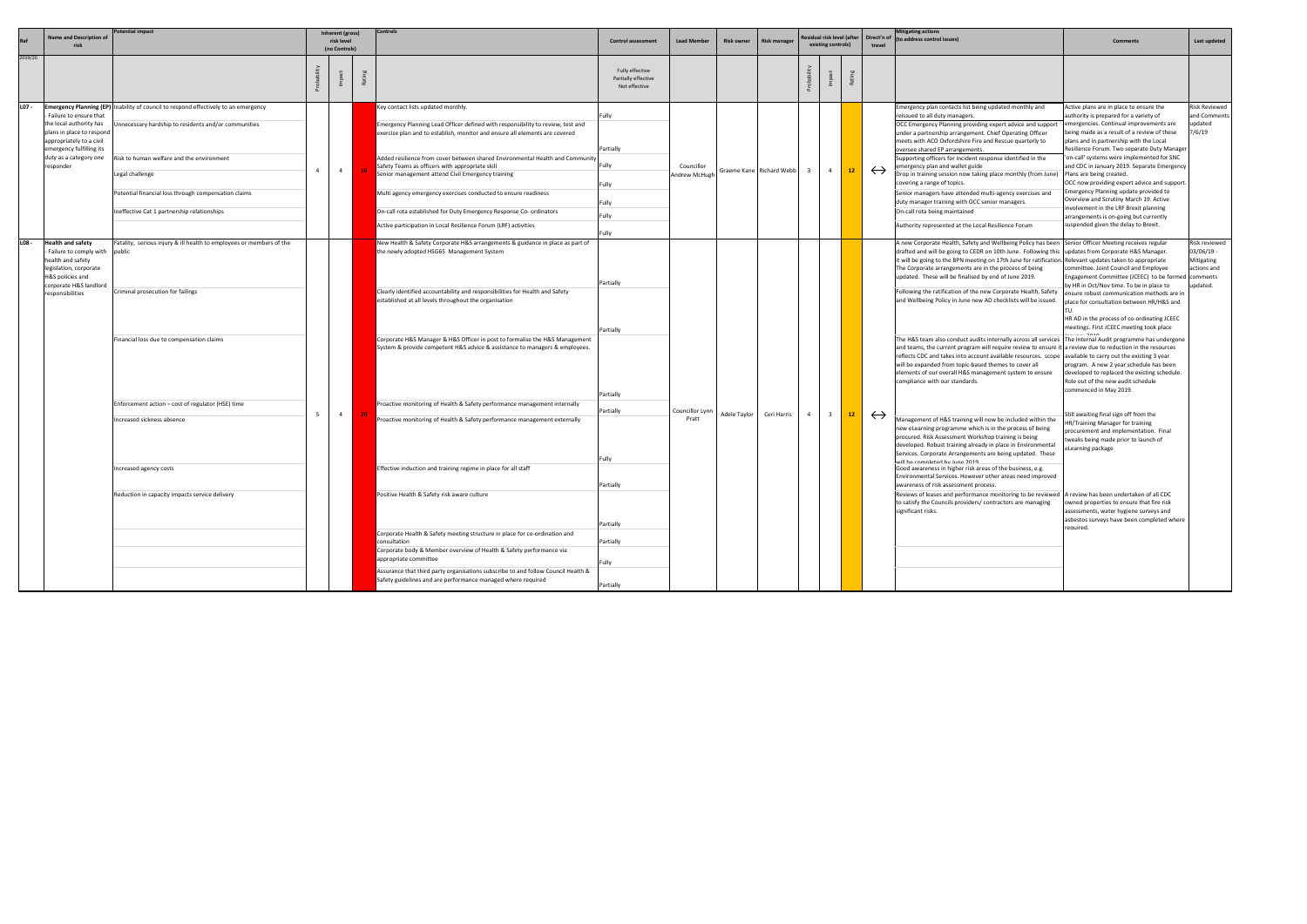|                   | <b>Name and Description of</b><br>risk                                                                                                                                                                                                                                                                                                           | ential impact                                                                                                                                                                                                                                                                                                                                                                                                                         | Inherent (gross)<br>risk level<br>(no Controls) |    | Control:                                                                                                                                                                                                                                                                                                                                                                                                                                                                                                                                                                                                                                                                                                                                                                                                                                                                                                                                                                              | <b>Control assessment</b>                                                                                        | <b>Lead Member</b>       | <b>Risk owner</b><br><b>Risk manager</b> |                    |              | esidual risk level (after<br>existing controls) |    | Direct'n of<br>travel | <b>Mitigating actions</b><br>(to address control issues)                                                                                                                                                                                                                                                                                                                                                                                                                                                                                                                                                                                                                                                                                                                                                                                                                                                                                                                                                                                                                                                                                                                                                                                                                    | <b>Comments</b>                                                                                                                                                                                                                                                                                          | Last updated                                                            |
|-------------------|--------------------------------------------------------------------------------------------------------------------------------------------------------------------------------------------------------------------------------------------------------------------------------------------------------------------------------------------------|---------------------------------------------------------------------------------------------------------------------------------------------------------------------------------------------------------------------------------------------------------------------------------------------------------------------------------------------------------------------------------------------------------------------------------------|-------------------------------------------------|----|---------------------------------------------------------------------------------------------------------------------------------------------------------------------------------------------------------------------------------------------------------------------------------------------------------------------------------------------------------------------------------------------------------------------------------------------------------------------------------------------------------------------------------------------------------------------------------------------------------------------------------------------------------------------------------------------------------------------------------------------------------------------------------------------------------------------------------------------------------------------------------------------------------------------------------------------------------------------------------------|------------------------------------------------------------------------------------------------------------------|--------------------------|------------------------------------------|--------------------|--------------|-------------------------------------------------|----|-----------------------|-----------------------------------------------------------------------------------------------------------------------------------------------------------------------------------------------------------------------------------------------------------------------------------------------------------------------------------------------------------------------------------------------------------------------------------------------------------------------------------------------------------------------------------------------------------------------------------------------------------------------------------------------------------------------------------------------------------------------------------------------------------------------------------------------------------------------------------------------------------------------------------------------------------------------------------------------------------------------------------------------------------------------------------------------------------------------------------------------------------------------------------------------------------------------------------------------------------------------------------------------------------------------------|----------------------------------------------------------------------------------------------------------------------------------------------------------------------------------------------------------------------------------------------------------------------------------------------------------|-------------------------------------------------------------------------|
| 2019/20           |                                                                                                                                                                                                                                                                                                                                                  |                                                                                                                                                                                                                                                                                                                                                                                                                                       |                                                 | ്  |                                                                                                                                                                                                                                                                                                                                                                                                                                                                                                                                                                                                                                                                                                                                                                                                                                                                                                                                                                                       | Fully effective<br>Partially effective<br>Not effective                                                          |                          |                                          |                    |              |                                                 |    |                       |                                                                                                                                                                                                                                                                                                                                                                                                                                                                                                                                                                                                                                                                                                                                                                                                                                                                                                                                                                                                                                                                                                                                                                                                                                                                             |                                                                                                                                                                                                                                                                                                          |                                                                         |
| LO9 -             | Cyber Security - If there Service disruption<br>is insufficient security<br>with regards to the data Financial loss / fine<br>held and IT systems used<br>by the councils and<br>insufficient protection<br>against malicious attacks<br>on council's systems<br>then there is a risk of: a<br>data breach, a loss of<br>service, cyber- ransom. | rosecution - penalties imposed<br>Individuals could be placed at risk of harm<br>Reduced capability to deliver customer facing services<br>Unlawful disclosure of sensitive information<br>Inability to share services or work with partners<br>Loss of reputation                                                                                                                                                                    | 5 <sup>5</sup><br>$\overline{4}$                |    | File and Data encryption on computer devices<br>Managing access permissions and privileged users through AD and individual<br>applications<br>Consistent approach to information and data management and security across the<br>councils<br>Effective information management and security training and awareness programme<br>for staff<br>Password security controls in place<br>Robust information and data related incident management procedures in place<br>Appropriate robust contractual arrangements in place with all third parties that<br>supply systems or data processing services<br>Appropriate plans in place to ensure ongoing PSN compliance<br>Adequate preventative measures in place to mitigate insider threat, including<br>physical and system security                                                                                                                                                                                                       | Fully<br>Fully<br>Fullv<br>Partially<br>Fully<br>Fully<br>Fully<br>Partially                                     | Councillor Ian<br>Corkin | Claire Taylor                            | David<br>Spilsbury |              | 5 <sup>5</sup>                                  | 15 | $\leftrightarrow$     | The cyber-essentials plus certification has now been passed.<br>Cyber-security was reviewed by Internal Audit in May 2017 and<br>a review meeting was held on 30th August 2018. The output<br>has been received and signed off with good progress summary<br>The Regional Police Cyber Security Advisor gave the IT<br>management team two training sessions (full cyber awareness<br>Oct18 and table top DR exercise Nov18) followed by a series of<br>all-Council staff awareness sessions in January 2019. Mop-up<br>on e-learning options now being explored by IT and HR.<br>To complete the implementation of the intrusion prevention<br>and detection system.<br>Agreed Terms of Reference and re-implementation of the<br>security forum as the Information Governance Group, with<br>meetings to be held on a minimum quarterly basis chaired by<br>the Information Governance Manager.<br>Develop a comprehensive information security training<br>programme with annual mandated completion which is<br>assessed by June 2019.<br>Cyber Security highlighted during the recent all staff briefing in<br>relation to cyber essentials plus<br>External Health Check undertaken April 2019, executive<br>summary gives us a high security posture and no critical | Cyber security incidents are inevitable.<br>The only way to manage this risk is to have<br>effective controls and mitigations in place<br>including audit and review.                                                                                                                                    | lisk Reviewed<br>13/06/19 -<br><b>Aitigating</b><br>actions<br>updated. |
| L <sub>10</sub> - | Safeguarding the<br>vulnerable (adults and<br>children) - Failure to<br>follow our policies and<br>procedures in relation to<br>safeguarding vulnerable<br>adults and children or<br>raising concerns about<br>their welfare                                                                                                                     | Increased harm and distress caused to vulnerable individuals and their<br>amilies<br>ouncil could face criminal prosecution.<br>Criminal investigations potentially compromised<br>tential financial liability if council deemed to be negligent                                                                                                                                                                                      | $\overline{3}$<br>$\overline{4}$                | 12 | nsider threat mitigated through recruitment and line management processes<br>Safeguarding lead in place and clear lines of responsibility established<br>Safeguarding Policy and procedures in place<br>Information on the intranet on how to escalate a concern<br>Mandatory training and awareness raising sessions are now in place for all staff.<br>Safer recruitment practices and DBS checks for staff with direct contact<br>Action plan developed by CSE Prevention group as part of the Community Safety<br>Partnership<br>Data sharing agreement with other partners<br>Attendance at Children and Young People Partnership Board (CYPPB)<br>Annual Section 11 return compiled and submitted as required by legislation.<br>ngagement with Joint Agency Tasking and Co-ordinating Group (JATAC) and<br>relevant Oxfordshire County Council (OCC) safeguarding sub group<br>Engagement at an operational and tactical level with relevant external agencies and<br>networks | Fully<br>Fully<br>Fully<br>Fully<br>Fully<br>Fully<br>Partially<br>Partially<br>Fully<br>Fully<br>Fully<br>Fully | Councillor Barry<br>Wood | Graeme Kane                              | Nicola Riley       | 2            | $\overline{4}$                                  |    | $\leftrightarrow$     | security issues.<br>Ongoing internal awareness campaigns<br>Ongoing external awareness campaigns<br>Annual refresher and new training programmes including<br>training for new members<br>Training monitoring to be developed through new HR/Payroll<br>system<br>Continue to attend groups focused on tackling child<br>exploitation                                                                                                                                                                                                                                                                                                                                                                                                                                                                                                                                                                                                                                                                                                                                                                                                                                                                                                                                       | Continued focus in this area with ongoing<br>programme of training and awareness raising. 11/06/19 -<br>The annual Section 11 submission has been<br>made; it reflects the strong arrangements that updated.<br>n place at CDC. Recruitment for a new post<br>holder post separation will begin in June. | Risk Reviewed<br>Comments                                               |
| $L11 -$           | owned companies and<br>delivery of planned<br>financial and other<br>objectives - failure of<br>council owned<br>companies to achieve<br>of fail to meet financial<br>objectives                                                                                                                                                                 | Sustainability of Council Unclear governance leading to lack of clarity and oversight in terms of<br>inancial and business outcomes<br>Non achievement of business and finance outcomes directly or indirectly<br>impacting on other council services<br>their intended outcomes Lack of understanding at officer and member level about the different<br>roles of responsibilities required when managing council owned<br>companies | $\overline{4}$<br>$\overline{3}$                | 12 | Annual business planning in place for all companies to include understanding of the<br>ink between our objectives being delivered and financial impact for the council<br>Financial planning for the companies undertaken that will then be included within<br>our own Medium term financial plan<br>Ensure strong corporate governance mechanisms are in place<br>Sound monitoring in place of both business and financial aspects of the companies<br>and the impact on overall council performance<br>Training in place for those undertaking roles relating to the companies                                                                                                                                                                                                                                                                                                                                                                                                      | Partially<br>Partially<br>Partially<br>Partially<br>Partially                                                    | Councillor Tony<br>Illot | Adele Taylor                             | Adele Taylor       | $\mathbf{B}$ | $\overline{a}$                                  | 12 | $\leftrightarrow$     | Changes in the shareholder support side line management<br>been put in place. Additional oversight and capacity from<br>senior managers including performance dashboards at CEDR<br>Resilience and support being developed across business to<br>support and enhance knowledge around council companies<br>Skills and experience being enhanced to deliver and support<br>evelopment, challenge and oversight.                                                                                                                                                                                                                                                                                                                                                                                                                                                                                                                                                                                                                                                                                                                                                                                                                                                              | Knowledge and experience building take place Risk reviewed -<br>with training and support as required.<br>Further oversight processes for CEDR currently<br>being developed including a dashboard of key<br>information for each company. This will be<br>ready for use for 19/20.                       | 10/06/19 - No<br>changes                                                |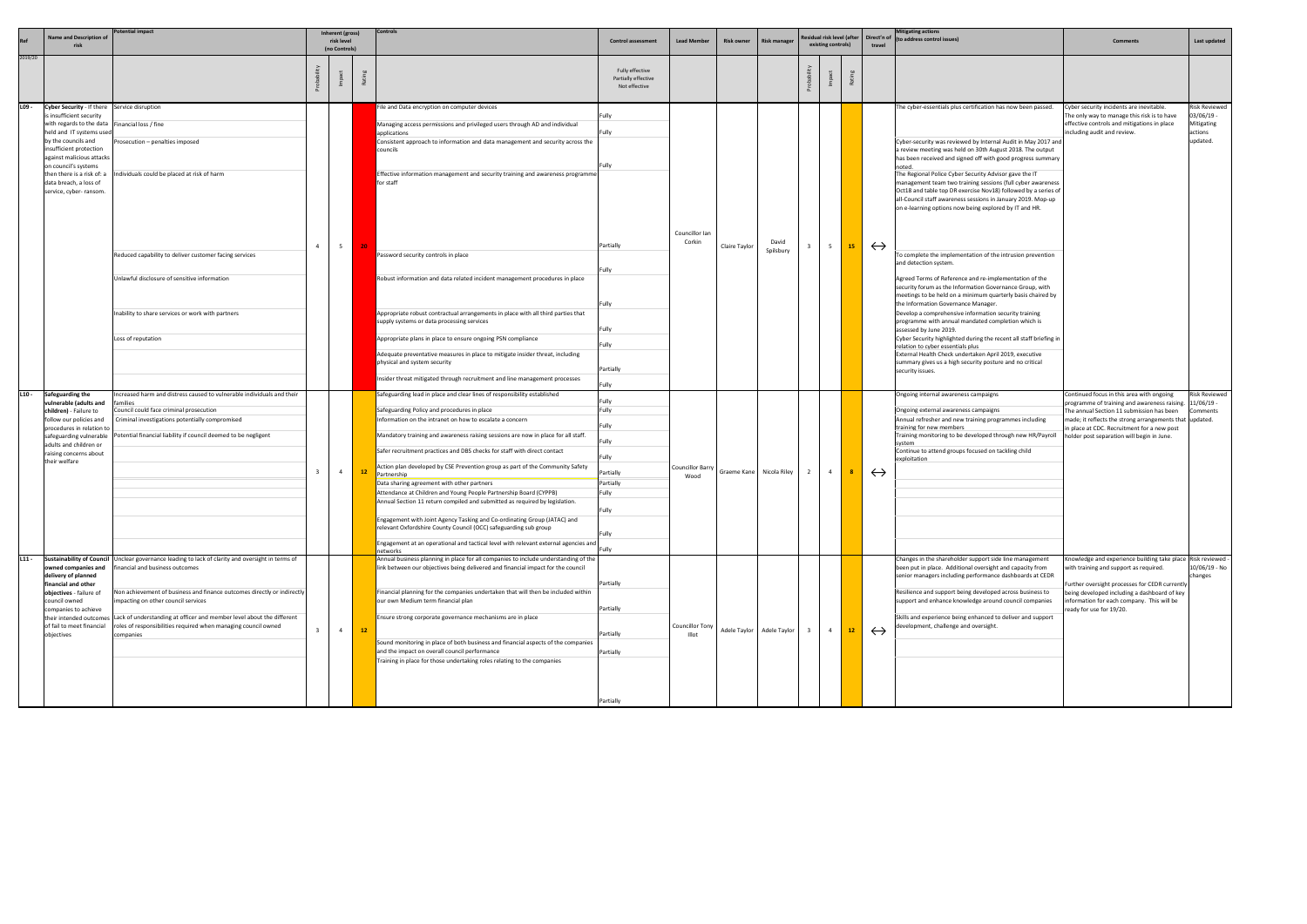|         | Name and Description                                                                                                                                                                                                                                                                                                                                                                                                                                                                         | tential impact                                                                                                                                                                                                                                                                                                                                                                                                                                                                                                                                                                                                                                                                                                                                 |   | Inherent (gross)            |     |                                                                                                                                                                                                                                                                                                                                                                                                                                                                                                                                                                                                                                                                                                                                                                                                                                                                                                                                                                                                      |                                                                            |                          |                           |                         |                         | esidual risk level (after | Direct'n of       | <b>Mitigating actions</b>                                                                                                                                                                                                                                                                                                                                                                                                                                                                                                                                                                |                                                                                                                                                                                                                                                                                                                                                                               |                                                     |
|---------|----------------------------------------------------------------------------------------------------------------------------------------------------------------------------------------------------------------------------------------------------------------------------------------------------------------------------------------------------------------------------------------------------------------------------------------------------------------------------------------------|------------------------------------------------------------------------------------------------------------------------------------------------------------------------------------------------------------------------------------------------------------------------------------------------------------------------------------------------------------------------------------------------------------------------------------------------------------------------------------------------------------------------------------------------------------------------------------------------------------------------------------------------------------------------------------------------------------------------------------------------|---|-----------------------------|-----|------------------------------------------------------------------------------------------------------------------------------------------------------------------------------------------------------------------------------------------------------------------------------------------------------------------------------------------------------------------------------------------------------------------------------------------------------------------------------------------------------------------------------------------------------------------------------------------------------------------------------------------------------------------------------------------------------------------------------------------------------------------------------------------------------------------------------------------------------------------------------------------------------------------------------------------------------------------------------------------------------|----------------------------------------------------------------------------|--------------------------|---------------------------|-------------------------|-------------------------|---------------------------|-------------------|------------------------------------------------------------------------------------------------------------------------------------------------------------------------------------------------------------------------------------------------------------------------------------------------------------------------------------------------------------------------------------------------------------------------------------------------------------------------------------------------------------------------------------------------------------------------------------------|-------------------------------------------------------------------------------------------------------------------------------------------------------------------------------------------------------------------------------------------------------------------------------------------------------------------------------------------------------------------------------|-----------------------------------------------------|
|         |                                                                                                                                                                                                                                                                                                                                                                                                                                                                                              |                                                                                                                                                                                                                                                                                                                                                                                                                                                                                                                                                                                                                                                                                                                                                |   | risk level<br>(no Controls) |     |                                                                                                                                                                                                                                                                                                                                                                                                                                                                                                                                                                                                                                                                                                                                                                                                                                                                                                                                                                                                      | <b>Control assessment</b>                                                  | <b>Lead Member</b>       | <b>Risk owner</b>         | <b>Risk manager</b>     |                         | existing controls)        | travel            | o address control issues)                                                                                                                                                                                                                                                                                                                                                                                                                                                                                                                                                                | <b>Comments</b>                                                                                                                                                                                                                                                                                                                                                               | Last updated                                        |
| 2019/20 |                                                                                                                                                                                                                                                                                                                                                                                                                                                                                              |                                                                                                                                                                                                                                                                                                                                                                                                                                                                                                                                                                                                                                                                                                                                                |   |                             | Rat |                                                                                                                                                                                                                                                                                                                                                                                                                                                                                                                                                                                                                                                                                                                                                                                                                                                                                                                                                                                                      | Fully effective<br>Partially effective<br>Not effective                    |                          |                           |                         |                         |                           |                   |                                                                                                                                                                                                                                                                                                                                                                                                                                                                                                                                                                                          |                                                                                                                                                                                                                                                                                                                                                                               |                                                     |
| $L12 -$ | <b>Financial sustainability</b><br>of third party suppliers<br>including contractors<br>and other partners - the<br>failure of a key partner c<br>supplier impacting on the<br>business of the council                                                                                                                                                                                                                                                                                       | The financial failure of a third party supplier or partner results in the<br>ability or reduced ability to deliver a service to customers.<br>Failure to ensure the necessary governance of third party relationships<br>council businesses, partners, suppliers) are in pace to have sufficient<br>oversight of our suppliers                                                                                                                                                                                                                                                                                                                                                                                                                 |   | $\overline{4}$              |     | Ensure contract management in place review and anticipate problems within key<br>service suppliers and partners<br>Business continuity planning arrangements in place<br>Ensuring that proactive review and monitoring is in place for key suppliers to ensure<br>we are able to anticipate any potential service failures                                                                                                                                                                                                                                                                                                                                                                                                                                                                                                                                                                                                                                                                           | Partially<br>Partially<br>Partially                                        | Councillor Tony<br>Illot | Adele Taylor Adele Taylor |                         | 2                       | $\overline{4}$            | $\leftrightarrow$ | Meetings take place when required with suppliers to review<br>higher risk areas.<br>Some review of appropriate information in regards to key<br>supplier performance through trade press, information from<br>networks in place.                                                                                                                                                                                                                                                                                                                                                         | Risk previously escalated due to suppliers<br>financial difficulties which could result in loss<br>of service. The Council continues to monitor<br>uppliers financial stability and meets with<br>suppliers when required. Financial company<br>insight being gained through use of<br>monitoring tools and financial advice. This<br>needs to be extended to other partners. | Risk reviewed<br>.0/06/19 - No<br>changes           |
| $L13 -$ | <b>Separation and Joint</b><br><b>Working</b> - Separation of<br>joint services with SNC<br>and development of joint<br>working partnership with<br>OCC impacts on the<br>provision of services to<br>residents and<br>communities.                                                                                                                                                                                                                                                          | hability to deliver Council priorities and plans, impacting on quality of<br>services delivered to residents and communities.<br>Reduced resilience and business continuity                                                                                                                                                                                                                                                                                                                                                                                                                                                                                                                                                                    |   |                             |     | Agreed programme of separation in place between CDC and SNC<br>Programme Board and Project Team established to deliver separation.                                                                                                                                                                                                                                                                                                                                                                                                                                                                                                                                                                                                                                                                                                                                                                                                                                                                   | Fully<br>Fully                                                             |                          |                           |                         |                         |                           |                   | Standing item at senior officer meetings - regular review of risk Programme of separation on track. Decisions<br>and control measures.<br>Legal advice sought with regards to the employment<br>implications of re-organisation and separation proposals.                                                                                                                                                                                                                                                                                                                                | regarding the separation of all front-line<br>services expected to be made by April 2019.<br>Final decision on HR separation expected in<br>Service delivery models in place for some<br>services e.g. Payroll where separation is not<br>possible within current timetable.                                                                                                  | Risk reviewed<br>0/06/19 -<br>ommentary<br>ipdated. |
|         |                                                                                                                                                                                                                                                                                                                                                                                                                                                                                              | Reduced staff morale, increased workload and uncertainty may lead to<br>loss of good people<br>Opportunities for joint working with OCC take longer to develop than<br>planned delaying potential service improvements for residents and                                                                                                                                                                                                                                                                                                                                                                                                                                                                                                       | 5 | $\overline{4}$              | 20  | S113 agreement in place with Oxfordshire County Council<br>Partnership Working Group established with OCC to oversee the development of<br>joint working proposals.                                                                                                                                                                                                                                                                                                                                                                                                                                                                                                                                                                                                                                                                                                                                                                                                                                  | Fully<br>Fully                                                             | Councillor Barry<br>Wood | Yvonne Rees Claire Taylor |                         |                         | 15 <sub>1</sub>           | $\leftrightarrow$ | Separation tracker and risk register to be circulated at all senior Task and Finish groups set up with OCC to<br>management meetings.<br>Collaboration Agreement to underpin joint working with SNC<br>following the end of the s113 to be agreed.                                                                                                                                                                                                                                                                                                                                       | progress the Strategic Capability (corporate<br>services) joint working project.                                                                                                                                                                                                                                                                                              |                                                     |
|         |                                                                                                                                                                                                                                                                                                                                                                                                                                                                                              | ommunities<br>Northamptonshire re-organisation impacts on services being delivered<br>to SNC from CDC, impacting on the quality of services delivered to<br>residents and communities.                                                                                                                                                                                                                                                                                                                                                                                                                                                                                                                                                         |   |                             |     | On-going service delivery arrangements to SNC set out clearly and underpinned by Partially<br>the Collaboration Agreement with protocols in place for dealing with any emerging<br>issues<br>Regular review and sharing of partnership activity / engagement at senior officer<br>meetings                                                                                                                                                                                                                                                                                                                                                                                                                                                                                                                                                                                                                                                                                                           | Partially                                                                  |                          |                           |                         |                         |                           |                   | Changing Times staff magazine issued on monthly basis.<br>Regular communications plan with cascade briefings from<br>Assistant Directors planned quarterly.                                                                                                                                                                                                                                                                                                                                                                                                                              |                                                                                                                                                                                                                                                                                                                                                                               |                                                     |
| $L14 -$ | <b>Corporate Governance</b><br>Failure of corporate<br>governance leads to<br>negative impact on<br>service delivery or the<br>projects providing value<br>to customers.                                                                                                                                                                                                                                                                                                                     | Threat to service delivery and performance if good management<br>practices and controls are not adhered to.<br>Risk of ultra vires activity or lack of legal compliance<br>Risk of fraud or corruption<br>implementation of major Risk to financial sustainability if lack of governance results in poor<br>ivestment decisions or budgetary control.<br>Failure of corporate governance in terms of major projects, budgets or<br>council owned companies impacts upon financial sustainability of the<br>councils.                                                                                                                                                                                                                           |   | $\overline{4}$              |     | Clear and robust control framework including: constitution, scheme of delegation, Partially<br>ethical walls policy etc.<br>Clear accountability and resource for corporate governance (including the<br>shareholder role).<br>Integrated budget, performance and risk reporting framework.<br>Corporate programme office and project management framework. Includes project Partially<br>and programme governance.<br>Internal audit programme aligned to leadership risk register.<br>Fraining and development resource targeted to address priority issues; examples<br>include GDPR, safeguarding etc.<br>HR policy framework.<br>Annual governance statements                                                                                                                                                                                                                                                                                                                                   | Partially<br>Partially<br>Partially<br>Partially<br>Partially<br>Partially | Councillor Barry<br>Wood |                           | Yvonne Rees Nick Graham | $\overline{\mathbf{3}}$ |                           | $\leftrightarrow$ | Standing item at senior officer meetings - regular review of risk S113 Agreement terminates on 16 January<br>and control measures<br>Review of constitution to take place 2018/19<br>mplementation of corporate programme office - May 2018<br>Full review of HR policy to be undertaken during 2018/19<br>Monitoring Officer to attend management team meetings                                                                                                                                                                                                                         | 2019. Collaboration Agreement being<br>developed. Executive and Cabinet will consider changes.<br>its adoption on 7 and 14 January 2019<br>respectively. Service schedules are being<br>developed for all services that require ongoin<br>joint working - and these are programmed o<br>be in placed by 16 January 2019.                                                      | Risk reviewed<br>.3/06 - No                         |
| $L15 -$ | <b>Oxfordshire Growth</b><br>Deal (contract with<br>HMG)<br>As a result of a lack of<br>experience of this scale<br>and nature of<br>partnership delivery<br>there is a risk that<br>inadequate levels of<br>control will be applied by<br>the Partnership to<br>Oxfordshire Housing and<br>resourcing and delivery<br>and that CDC (and its<br>partners) will fail to me<br>its publicly stated<br>Contractual<br>commitments to its<br>Partners and<br>Government over the 5<br>year term. | Failure to meet its obligations as a partner within the Growth Deal could<br>see Cherwell as a factor in Government holding back some or all of its<br>funding and/or cease to extend the arrangement beyond 2023.<br>Infrastructure milestone delivery late (for infrastructure linked to<br>accelerated housing)<br>Accelerated housing numbers delivered to plan late<br>Cost of infrastructure to accelerate circa 6500 homes within 5-year term<br>Growth Deal governance, significantly beyond 2018 budget cost estimate<br>DC GVA: no defined metrics in HGDDP but linked to homes<br>et accelerated/infrastructure/affordable homes delivered/JSSP progress<br>and delivery<br><b>JSSP</b><br><b>Affordable Houses</b><br>Productivity |   | 5 <sub>1</sub>              |     | Appointment of an interim advisor to guide and support delivery of the GD<br>programme and risk management controls<br>Recognition of issues in CDC GD arrangements and delivery of a 6-week review to Partially<br>identify and propose an action plan to manage and bring the issues within control<br>(see 6-week nlan)<br>Establish CDC organisational fit of GDC GD as a programme capability reporting to Fully<br>CEDR through the Place Board<br>Secured approval for CDC GD next stage plan at CEDR 17/12/18 which targets<br>setting up CDC GD programme board, work stream capability and leadership<br>supported by CDC Transformation PMO by end March 19 (see Board paper and<br>Next stage Plan Pronosal)<br>Built on CDC PMO RAID principles and developed initial RAID logs for each work<br>stream (capture risks, issues, dependencies and assumptions) to help define "gives<br>and gets" as a basis for holding all to account for defined and transparent baseline<br>delivery | Fully<br>Fully<br>Fully                                                    | Councillor Barry<br>Wood | Paul Feehily              | Jonathan<br>MacWilliam  |                         | 12 <sub>2</sub>           | $\leftrightarrow$ | A CDC GD programme and programme board capability<br>Work stream plans of work (work stream brief, schedule, RAID Having the resourced plan in place will enable<br>Appropriate engagement with members in support of<br>their advisory/scrutiny at GD Board level<br>Governance and performance management<br>Improved collaboration working with partners to hold them to<br>account for their part of delivery<br>Securing approval of a resourced GD Y2 plan to be delivered in<br>a collaborative partnership environment<br>Extending support from interim advisor to end March 19 | CEDR have approved the Year 2 Plan for<br>Growth Deal delivery. Included in the<br>decision was the agreement in principal to<br>deliver the resources required by the Plan.<br>the residual risk to be managed downwards.<br>However until the resources are available we<br>consider it appropriate that the risk remains<br>unchanged in this period.                      | lisk reviewed<br>2/06 -<br>omments<br>pdated.       |